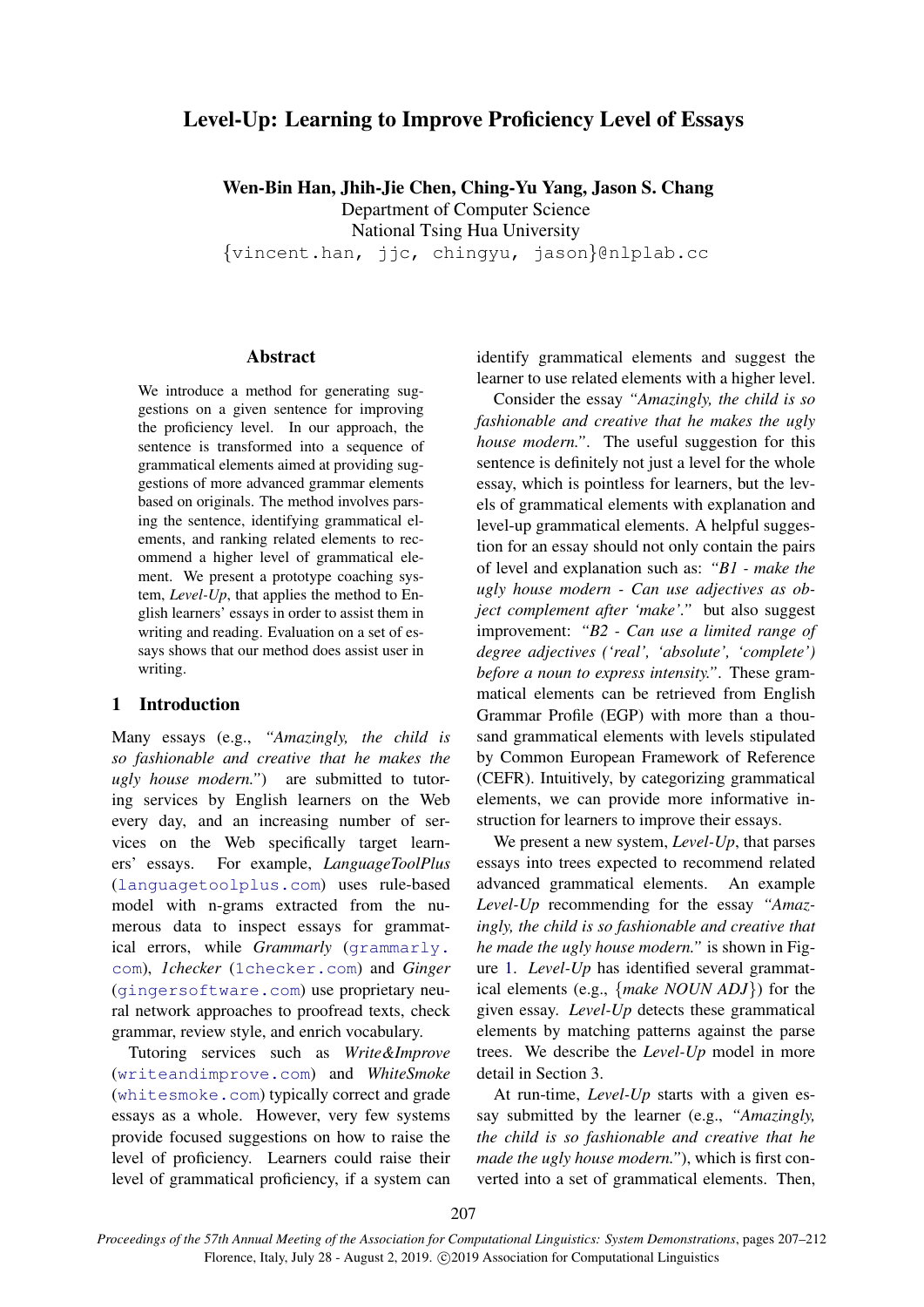<span id="page-1-0"></span>

Figure 1: The screenshot of *Level-Up*

*Level-Up* ranks categorized elements and retrieves the related elements with a higher level as suggestions. In our prototype, *Level-Up* returns detected grammatical elements and recommendations of higher level elements to English learners directly (see Figure [1\)](#page-1-0); alternatively, the elements and levels returned by *Level-Up* can be used as input to an essay scoring system.

The rest of the paper is organized as follows. We review the related work in the next section. Then we present our method for detecting grammatical elements in learners' essays expected to suggest more advanced elements. In our evaluation, *Level-Up* can provide useful collocations with levels for learners during writing.

## 2 Related work

English Language Teaching (ELT) has been an area of active research in Applied Linguistics and Computational Linguistics. Recently, the stateof-the-art research in ELT has been represented in the 13th Workshop on Innovative Use of NLP for Building Educational Applications [\(Tetreault](#page-5-0) [et al.,](#page-5-0) [2018\)](#page-5-0) in the Association for Computational Linguistics (ACL) community. The workshop involves developing applications based on NLP approaches for teachers and learners of English as a Second Language (ESL) in educational settings. For example, [Bryant and Briscoe](#page-5-1) [\(2018\)](#page-5-1) build a competitive system only requiring minimal annotated data by using a simple Language Model approach. In our work, we address an aspect of English Language Teaching which is not the focus of correcting errors. Instead, we concentrate on how to analyze grammatical elements and suggest more advanced elements for learners to level up their essays.

More specifically, we focus on grammatical analysis for assisting learners in writing English, namely, suggesting grammatical elements at higher proficiency level based on identified grammatical elements in learner's writing. Grammaticality improvement for learners has been the focus of ELT research with much works concentrating on Grammar Error Correction (GEC). In general, GEC systems are aimed at correcting errors in learners' essays without considering the levels of grammatical elements used in the essays. In contrast, we will analyze the levels of grammatical elements in a given essay and provide more grammatically and lexically advanced elements to inform learners of how to refine and level up their essays.

The most commonly used criteria for measuring the proficiency levels is the Common European Framework of Reference for Languages (CEFR) [\(Council of Europe,](#page-5-2) [2001\)](#page-5-2) with six proficiency levels: the basic level (A1 and A2), independent level (B1 and B2) and proficient level (C1 and C2). As an aid to defining levels for learning, teaching and assessment, CEFR describes what language learners can do ("can-do" statement) at different learning stages. (e.g., level A1 - Can use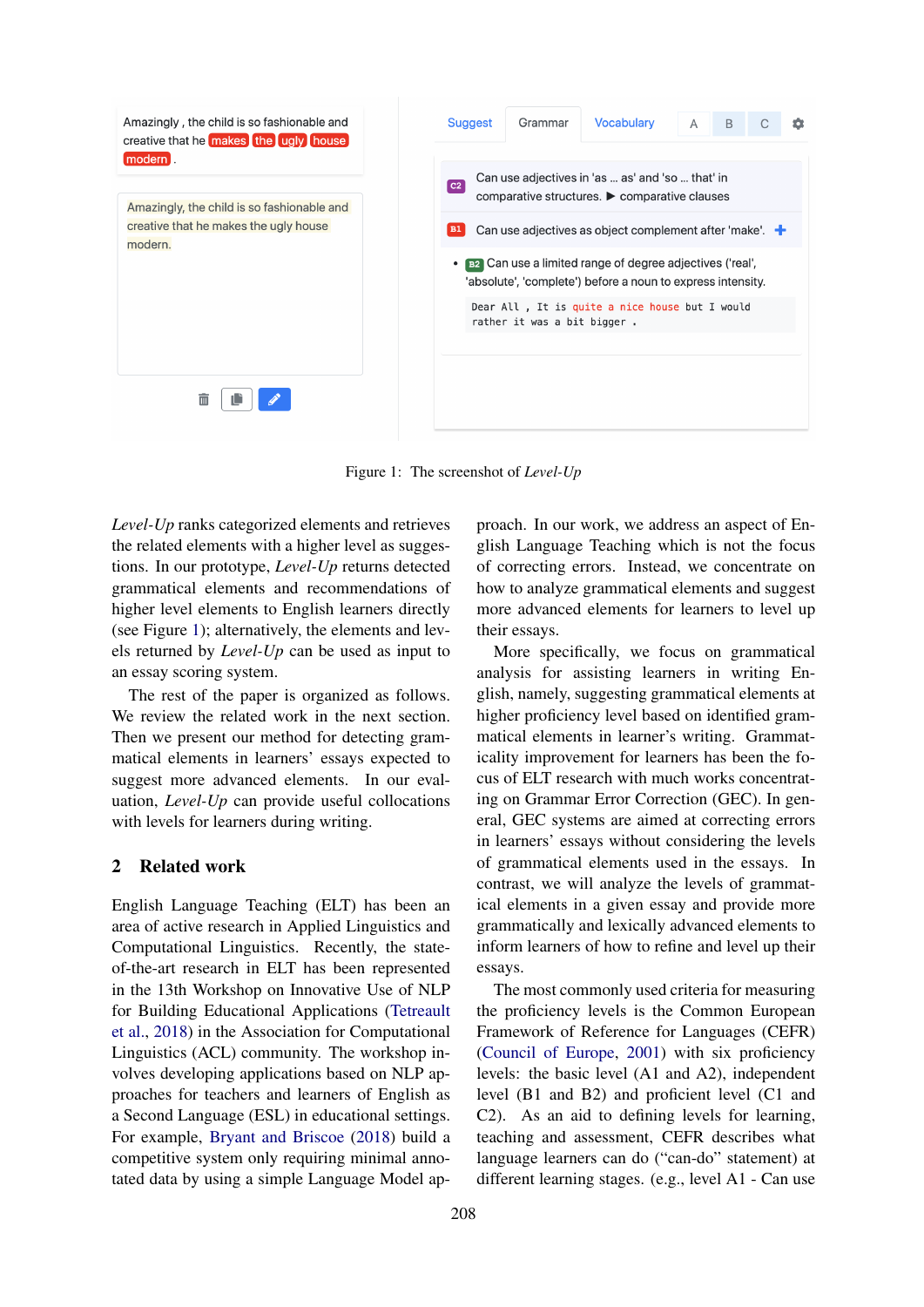<span id="page-2-3"></span>

| Regex           |      | Level Statement                                                  |
|-----------------|------|------------------------------------------------------------------|
| JJR and JJR     | - B1 | Can use 'and' to join a limited range of comparative adjectives. |
| too JJ TO VB B1 |      | Can use 'too' before adjectives followed by 'to'-infinitive.     |
| very JJ         | AL   | Can use 'very' to modify common gradable adjectives.             |

Table 1: Example regular expressions

commas and "and" to join more than two adjectives, after "be".) Moreover, Cambridge University Press organizes a wealth of information related to CEFR, including English Grammar Profile (EGP) and English Vocabulary Profile (EVP). EGP grades learners' ability in terms of grammatical form and CEFR levels, while EVP defines words and phrases of different CEFR levels.

Previous works targeting CEFR level detection of learners' essays include [Hancke and Meurers](#page-5-3) [\(2013\)](#page-5-3) for German and [Vajjala](#page-5-4) [\(2014\)](#page-5-4) for Estonian based on annotated learner data. To cope with high cost of collecting learners' data, Pilán et al. [\(2016\)](#page-5-5) investigated the benefits of using texts from language learning coursebooks to train classifiers for predicting proficiency levels of learners' texts. [Va](#page-5-6)[jjala](#page-5-6) [\(2017\)](#page-5-6) and [Tack et al.](#page-5-7) [\(2017\)](#page-5-7) present methods for identifying the linguistic variables that are indicative of writing quality to evaluate a learner's proficiency. Their researches and [Bartning et al.](#page-5-8) [\(2019\)](#page-5-8) all use CEFR to assess proficiency levels. We also utilize CEFR criteria in our research to evaluate essays, but focusing more on grammatical elements laid out in Cambridge EGP.

In a study more closely related to our work, *Write&Improve*[1](#page-2-0) [\(Andersen et al.,](#page-5-9) [2013;](#page-5-9) [Yan](#page-5-10)[nakoudakis et al.,](#page-5-10) [2018\)](#page-5-10) supports self-assessment and learning by correcting common errors and returning an overall score for an essay. Furthermore, it also indicates potentially worst sentences. In contrast, we focus on providing specific information on raising the proficiency level as the learner writes.

Researches have pointed out that supplying suggestions while writing is more helpful than suggesting after the fact [\(Hearst,](#page-5-11) [2015\)](#page-5-11). *Grammarly* tries to correct grammatical errors and provides the explanation while the user is writing. *WriteAhead*[2](#page-2-1) [\(Yen et al.,](#page-5-12) [2015\)](#page-5-12) provides real-time writing suggestions on what to write next in the form of grammar patterns and example sentences. Similarly, *ColloCaid*[3](#page-2-2) [\(Lew et al.,](#page-5-13) [2018\)](#page-5-13) checks if the

collocation is used correctly and provides frequent collocates so that writers can choose words that go well together.

In contrast to the previous research in English Language Teaching and Grammatical Error Correction, we present a tutoring system, *Level-Up*, that provides writing assistance, focusing on analyzing grammatical elements and suggesting higher level elements during writing.

#### <span id="page-2-5"></span>3 The *Level-Up* System

To improve learners' essays, grammatical error correction (GEC) is not sufficient. Unfortunately, very few Language tools go beyond GEC and provide suggestions on proficiency level improvement for learners. In this section, we address such a problem. *Level-Up* displays a set of suggestions based on leveled grammatical elements for improving an unfinished sentence or complete sentences in essays. We transform criteria (e.g., EGP) into a pattern-matching program to identify grammatical elements and example n-grams from the corpus. We describe the process of our solution to this problem in the subsections that follow.

#### <span id="page-2-4"></span>3.1 Extracting Grammatical Elements

Due to the lack of annotated data on grammatical elements, we attempt to extract grammatical elements using rules representing grammatical elements. The method involves using regular expressions, a lexical dictionary, and a parser, since regular expression is straightforward for matching patterns. Table [1](#page-2-3) shows the examples of regular expression corresponding to EGP elements.

After converting these elements into regular expressions, we first parse the given corpus, and then retrieve grammatical elements and example n-grams for recommendation later at run-time. Since regular expressions have some limitations on flexibility, we solve this problem by using a dependency parser. Therefore, we take advantage of dependency tree to generate all phrasal elements from the parse tree layer by layer, and then match all the rules with these element candidates. We

<span id="page-2-0"></span><sup>1</sup>www.writeandimprove.com

<span id="page-2-1"></span><sup>2</sup>www.writeahead.nlpweb.org

<span id="page-2-2"></span><sup>3</sup>www.collocaid.uk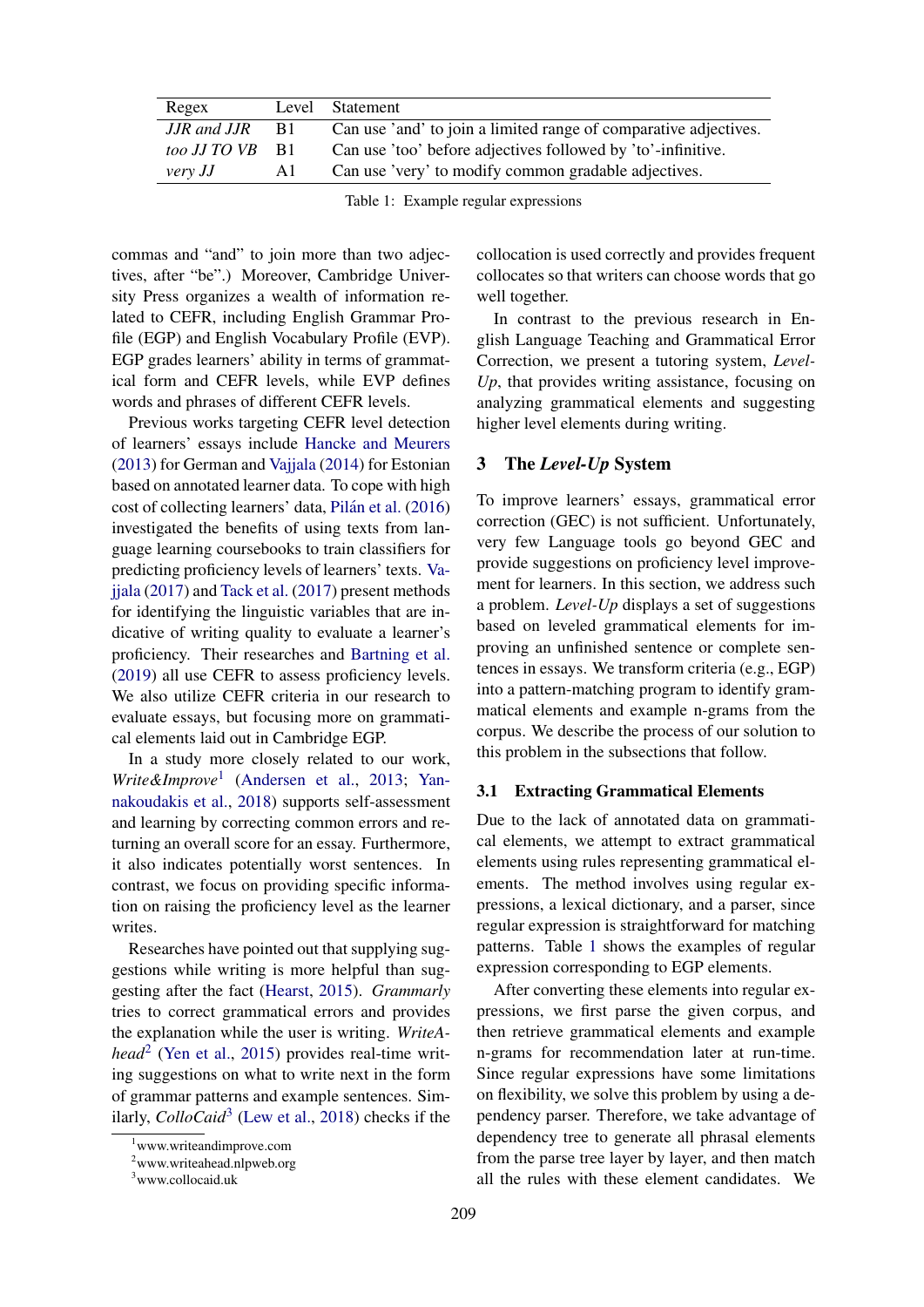- <span id="page-3-0"></span>(1) Parse the sentence into POS tags and keywords.
	- S: Actually, the child is very nice and friendly. "*ADV , DET NOUN be ADV ADJ and ADJ .*"
- (2) Generate all element candidates layer by layer.
	- S: Actually, the child is very nice and friendly. "is", "Actually , child is nice", "Actually , the child is very nice and friendly ." "*be*", "*ADV , NOUN be ADJ*", "*ADV , DET NOUN be ADV ADJ and ADJ .*"
- (3) Match candidates against all regular expressions.
	- (a) "*ADV*"
	- (b) "*be ADJ*"
	- (c) "*ADJ and ADJ*"
- (4) Extract these matches with the corresponding n-grams.
	- (a) Actually, "*ADV*"
	- (b) is nice, "*be ADJ*"
	- (c) nice and friendly, "*ADJ and ADJ*"

Figure 2: Outline of the process used to identify elements in an example sentence

- <span id="page-3-1"></span>(1) Obtain n-grams belonging to the given element.
- (2) Remove the n-grams not containing the last word in the unfinished sentence.
- (3) Calculate Language Model of the unfinished sentence with each n-gram.
- (4) Retain top 10 highest n-grams of Language Model.
- (5) Calculate the n-grams of the average word level. (6) Select the highest n-gram and its corresponding grammatical elements.

Figure 3: Outline of the process used to select top 1 n-gram to exemplify a given suggested grammatical element.

then record every matching phrase and sentence for generating suggestions at run-time. Figure [2](#page-3-0) shows the process of identifying grammatical elements in an example sentence.

## 3.2 Automated Writing Suggestion for Leveling up

Once the grammatical elements and n-grams are automatically extracted and counted from the given corpus, they are stored as suggestion candidates. *Level-Up* constantly returns suggestions based on the last word the user types in the writing area. With the last word as a query, *Level-Up* retrieves and displays n-grams, ranked by Language Model and the level of words. Furthermore, each n-gram exemplifies different grammatical elements and is accompanied with three example

- <span id="page-3-2"></span>(1) Obtain grammatical elements in the same subcategory.
- (2) Retain elements with higher level than the identified element.
- (3) Select the first one element for recommendation

Figure 4: Outline of the process of recommending level-up elements for identified grammatical elements.

sentences. The process of selecting n-grams is shown in Figure [3.](#page-3-1)

## 3.3 Analyzing Elements and Ranking **Suggestions**

*Level-Up* also analyzes essays after users finish writing. The process of analyzing is the same as described in Subsection [3.1.](#page-2-4) However, we do not display all the matches to the user. Instead, if the grammatical element is completely overlapped by the other element, we only retain the one with higher level.

Our system not only identifies grammatical elements but also suggests level-up elements. EGP contains the broad categories of the grammatical elements, including adjectives and adverbs. Furthermore, every category includes several subcategories (e.g., adjectives - comparatives and superlatives). We group those elements by the categories and then select the most related level-up element in the same group. The process of selecting levelup elements is shown in Figure [4.](#page-3-2)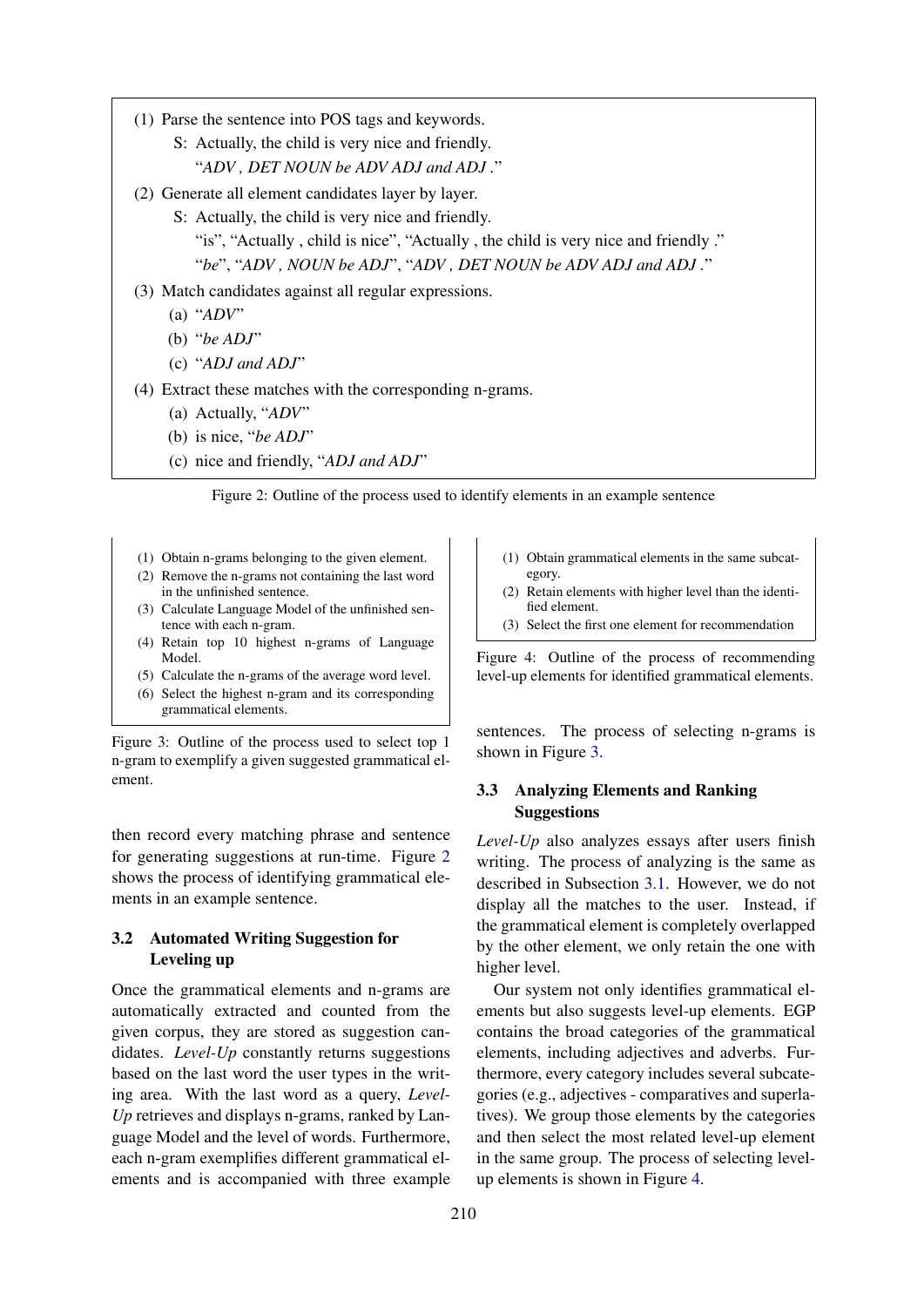### 4 Experiments and Results

In this section, we describe the details of our experiments and the results. First, we introduce how we preprocess the corpus and extracted grammatical elements. Then, we explain the analysis of vocabularies in *Level-Up*. Finally, we describe the program architecture and the toolkits used, and show the evaluation results of our system.

#### 4.1 English Grammar Profile

CEFR lists total 1,222 grammatical elements in EGP. In our prototype, we experimented with two categories, adjectives and adverbs, as a pilot study to prove that our approach is effective. Some specific types of words, such as degree adverbs, are enumerated from [Sinclair](#page-5-14) [\(2005\)](#page-5-14). For preprocessing, we used British National Corpus (BNC) [\(Corpus,](#page-5-15) [2001\)](#page-5-15), containing over four million sentences, to collect example n-grams for grammatical elements. To be more specific, we parsed all the sentences and generated grammatical element candidates by using SpaCy parser [\(Honnibal and](#page-5-16) [Montani,](#page-5-16) [2017\)](#page-5-16). Then, we matched all the candidates against all the rules. Every detected match of grammar pattern is stored with its n-gram and sentence.

### 4.2 English Vocabulary Profile

In addition to EGP, we also utilize EVP in our system. *Level-Up* not only analyzes the levels of vocabularies defined by EVP in learner's essays but also provides similar vocabularies at higher level. For example, *Level-Up* can suggest "strive" (C2 level) for the verb "try" (A2 level). However, analyzing vocabulary in our study is not described in Section [3](#page-2-5) due to our focus of EGP. First of all, we obtained the full six-level vocabularies from EVP[4](#page-4-0) , which covers levels A1-C2 of CEFR. However, disambiguating the meanings of polysemy is still an open problem. Therefore, we use the lowest level of a word directly. In other words, after tokenizing sentences with SpaCy, we match these tokens against the lookup table, EVP, to obtain the lower level.

For word suggestions, we use the pre-trained 300 dimension Word2Vec [\(Mikolov et al.,](#page-5-17) [2013\)](#page-5-17) trained on Google News to generate top 100 similar words as candidates using Gensim (Rehurtek [and Sojka,](#page-5-18) [2010\)](#page-5-18). Then, we filter out those candidates that are not in EVP, at a lower level, or

<span id="page-4-1"></span>

| <b>Suggestion</b> | Count | Percent | <b>Precision</b> |
|-------------------|-------|---------|------------------|
| 1st suggestions   | 22    | 0.53    | 0.44             |
| 2nd suggestions   | 13    | 0.32    | 0.26             |
| 3rd suggestions   | 6     | 0.15    | 0.12             |
| Top 3 suggestions | 41    |         | 0.82             |
| Not in Top 3      |       |         | 0.18             |

Table 2: Human evaluation of *Level-Up*

different POS tags. Finally, we choose the top 10 candidates to show to learners.

### 4.3 Technical Architecture

*Leve-Up* was implemented in Python with the Flask Web framework. We stored the suggestions in JSON format and read the content into memory for fast access. *Level-Up* server obtains client input from a popular browser (Safari, Chrome, or Firefox) dynamically with AJAX techniques.

### 4.4 Evaluating *Level-Up*

To evaluate the performance of *Level-Up*, we randomly sampled sentences from learner's corpus. For simplicity, we tested if learners can acquire suitable n-grams with advanced grammatical structures from using *Level-Up* and evaluate the performance. We randomly selected 50 sentences with adjectives or adverbs from EF-Cambridge Open Language Database (EFCAM-DAT) as test data and segmented each sentence from start to adjective or adverb word for recommended n-grams. After typing it in *Level-Up*, we considered n-grams from first one to third one, and counted the position of good suggestions. We assumed that learners can fit the n-grams to the input with less tolerance of edit. Finally, we manually determined the appropriateness of suggestions based on the precision of the Top-3 suggestions. Table [2](#page-4-1) shows the performance of *Level-Up*.

#### 5 Future Work and Conclusion

Many avenues exist for future research and improvement of our system, *Level-Up*. For example, other categories in EGP could be handled. The method of ranking n-grams could be improved by considering the relevancy of n-gram to learner's sentence more precisely. NLP and Machine Learning techniques could be applied to identify and rank grammatical elements. Additionally, an interesting direction to explore is recommending well-spoken words and phrases to level up learner's essays lexically. For example,

<span id="page-4-0"></span><sup>4</sup> vocabulary.englishprofile.org/staticfiles/about.html